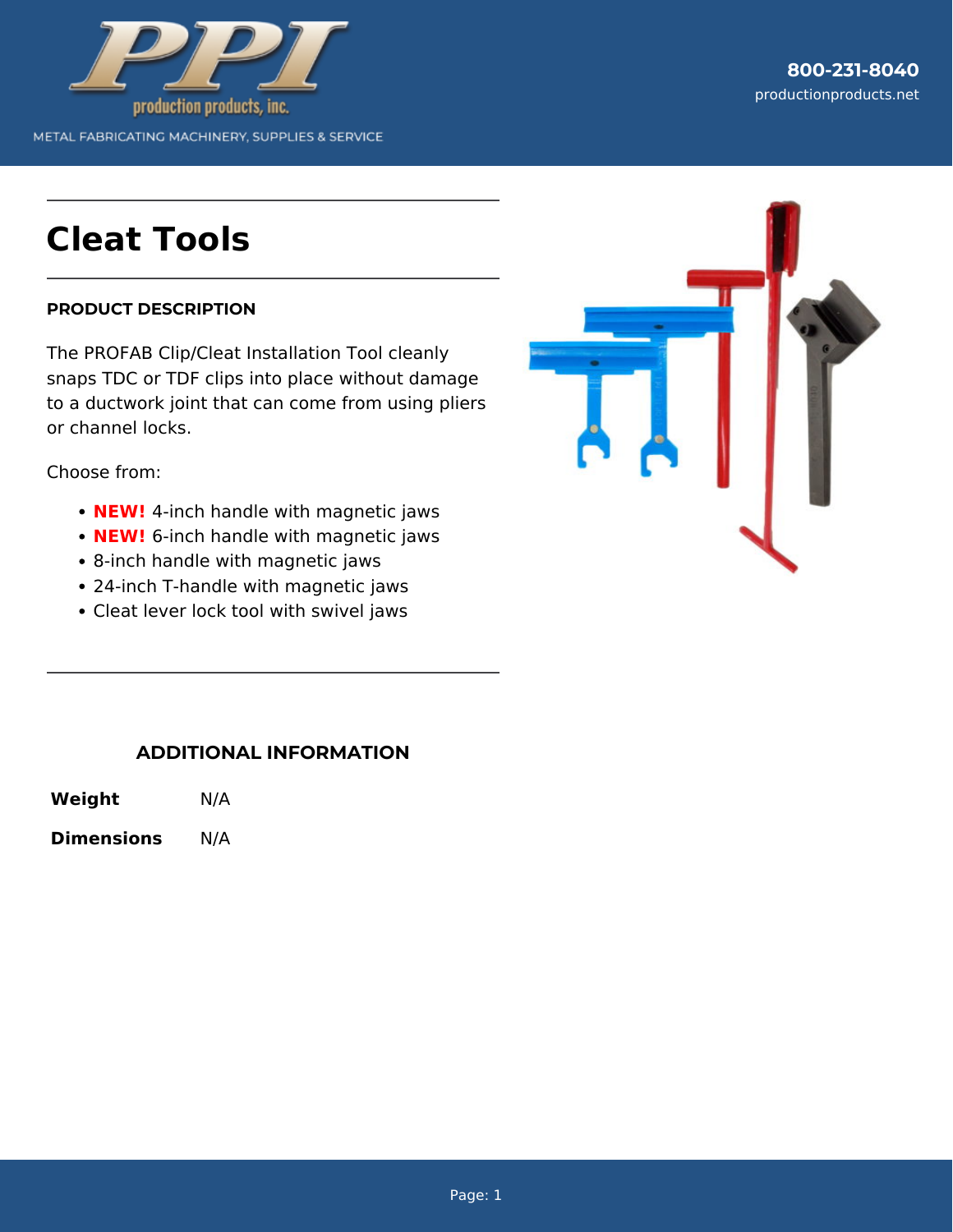

METAL FABRICATING MACHINERY, SUPPLIES & SERVICE

| <b>Size</b> | 4" Magnetic Straight Handle -<br>\$21.00, 6" Magnetic Straight<br>Handle - \$21.00, 8" Magnetic<br>Straight Handle - \$54.00, 24"<br>Magnetic T Handle - \$76.00, Cleat<br>Lever Lock Tool - \$49.50 |
|-------------|------------------------------------------------------------------------------------------------------------------------------------------------------------------------------------------------------|
|             | <b>Manufacturer</b> Production Products, Inc.                                                                                                                                                        |

**Brand** PROFAB

### **VARIATIONS**

| <b>Image</b> | <b>SKU</b>         | <b>Price</b> | <b>Description</b> | <b>Size</b>                           |
|--------------|--------------------|--------------|--------------------|---------------------------------------|
|              | TLCLT-0006 \$21.00 |              |                    | 4" Magnetic Straight Handle - \$21.00 |
|              | TLCLT-0003 \$54.00 |              |                    | 8" Magnetic Straight Handle - \$54.00 |
|              |                    |              |                    |                                       |



TLCLT-0007 \$21.00 6" Magnetic Straight Handle - \$21.00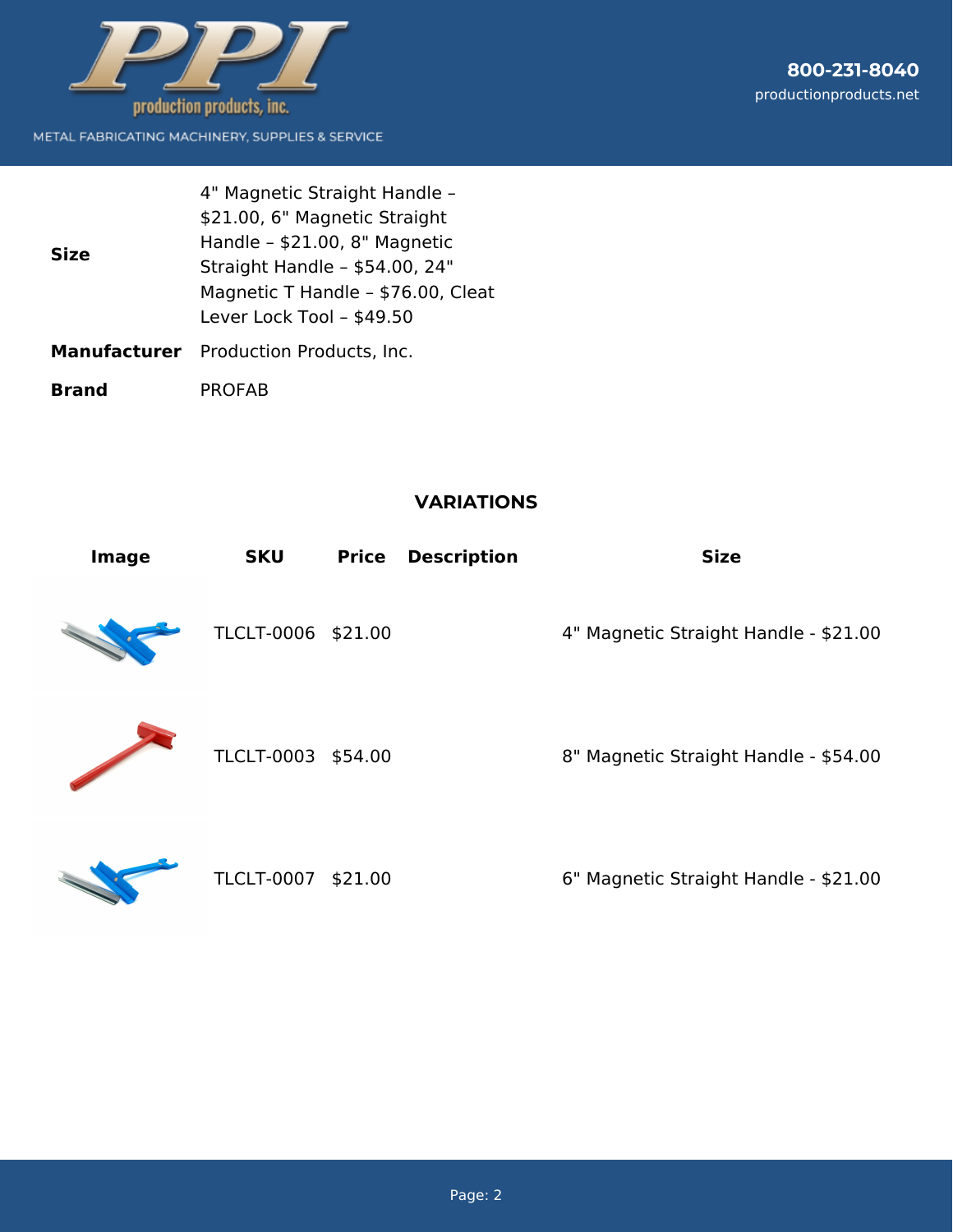



## **PRODUCT DESCRIPTION**

The PROFAB Clip/Cleat Installation Tool cleanly snaps TDC or TDF clips into place without damage to a ductwork joint that can come from using pliers or channel locks.

Choose from:

- **NEW!** 4-inch handle with magnetic jaws
- **NEW!** 6-inch handle with magnetic jaws
	- 8-inch handle with magnetic jaws
	- 24-inch T-handle with magnetic jaws
	- Cleat lever lock tool with swivel jaws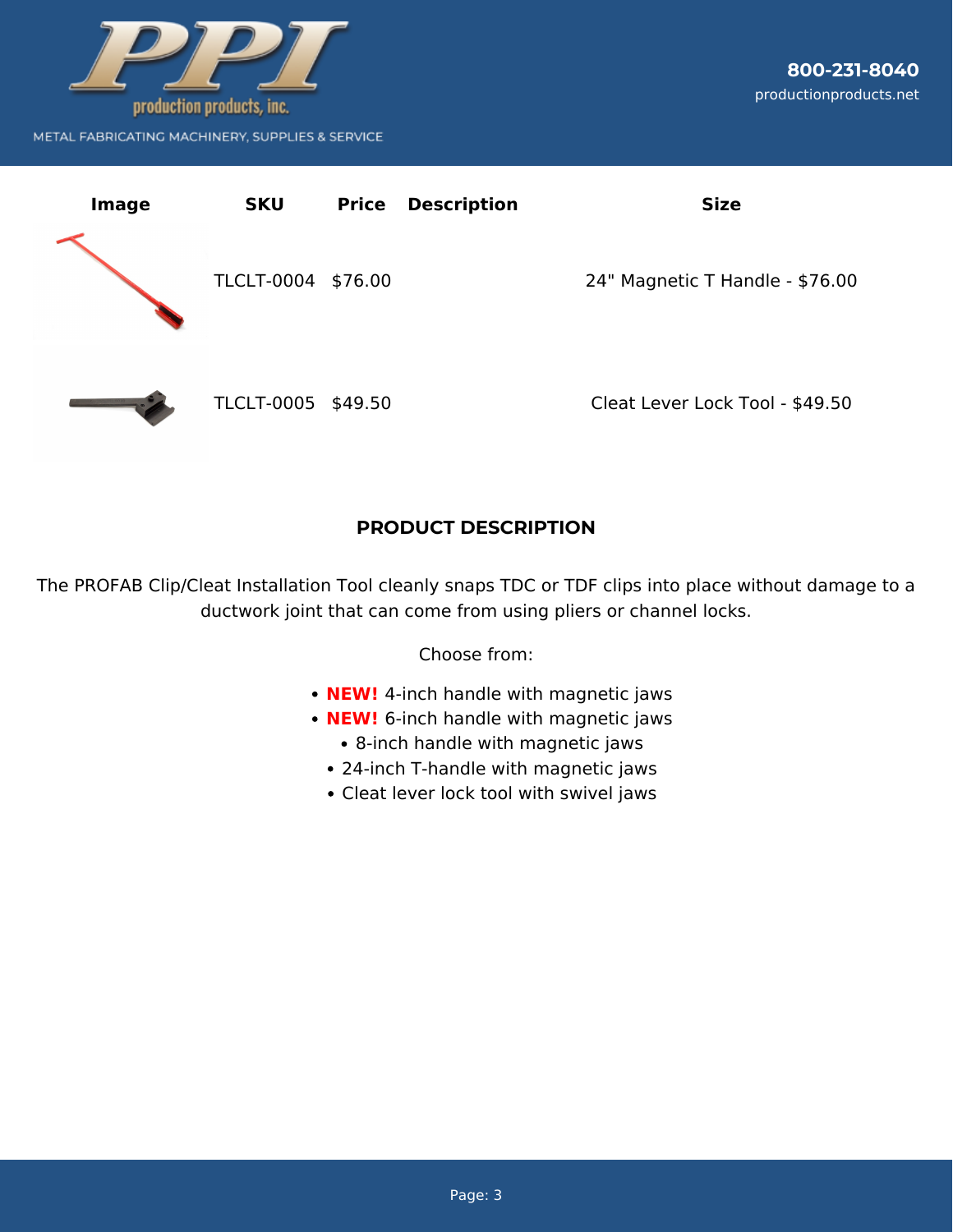

METAL FABRICATING MACHINERY, SUPPLIES & SERVICE

## **GALLERY IMAGES**